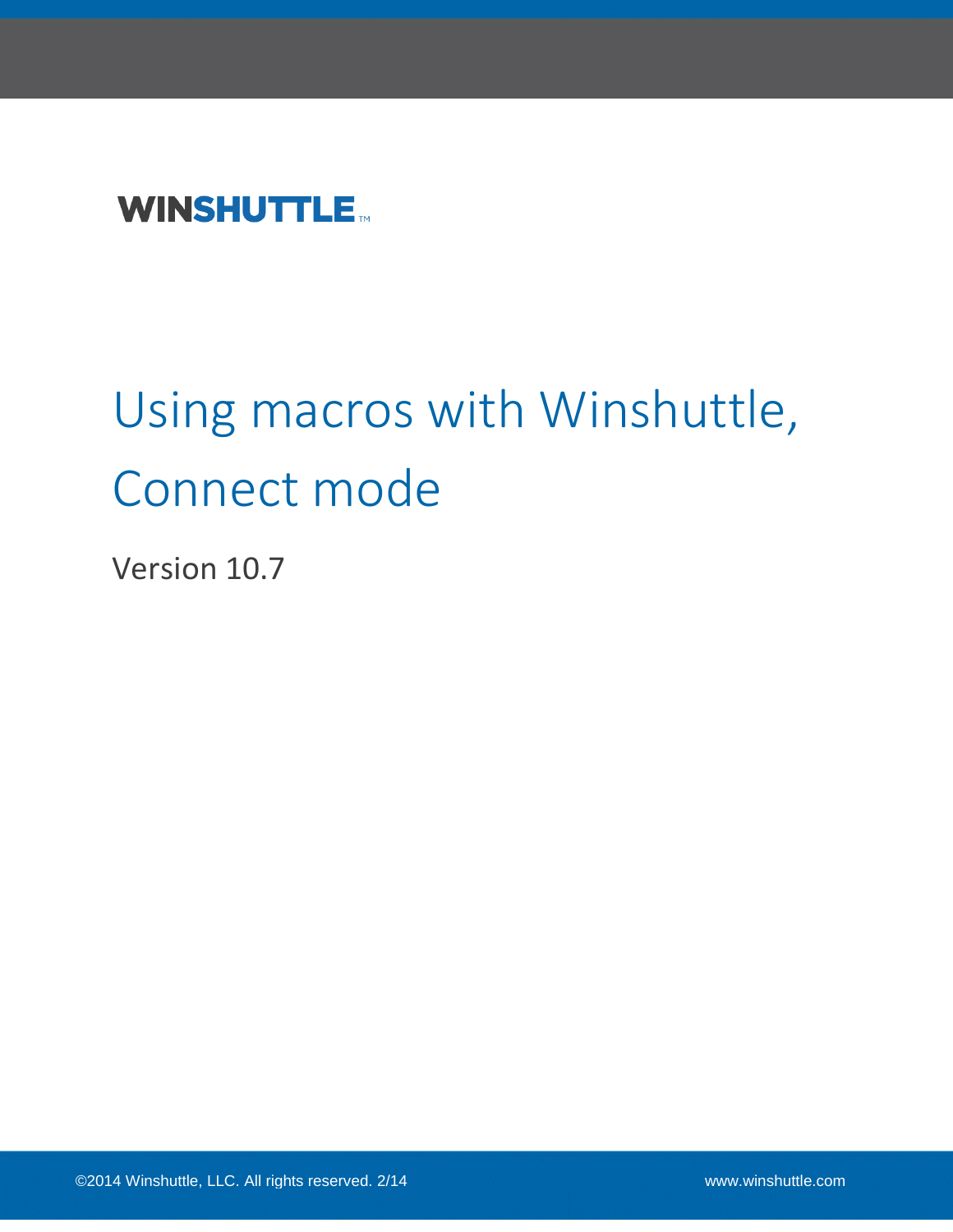| Validate an existing script (can be extended to published scripts as well) 11 |
|-------------------------------------------------------------------------------|
|                                                                               |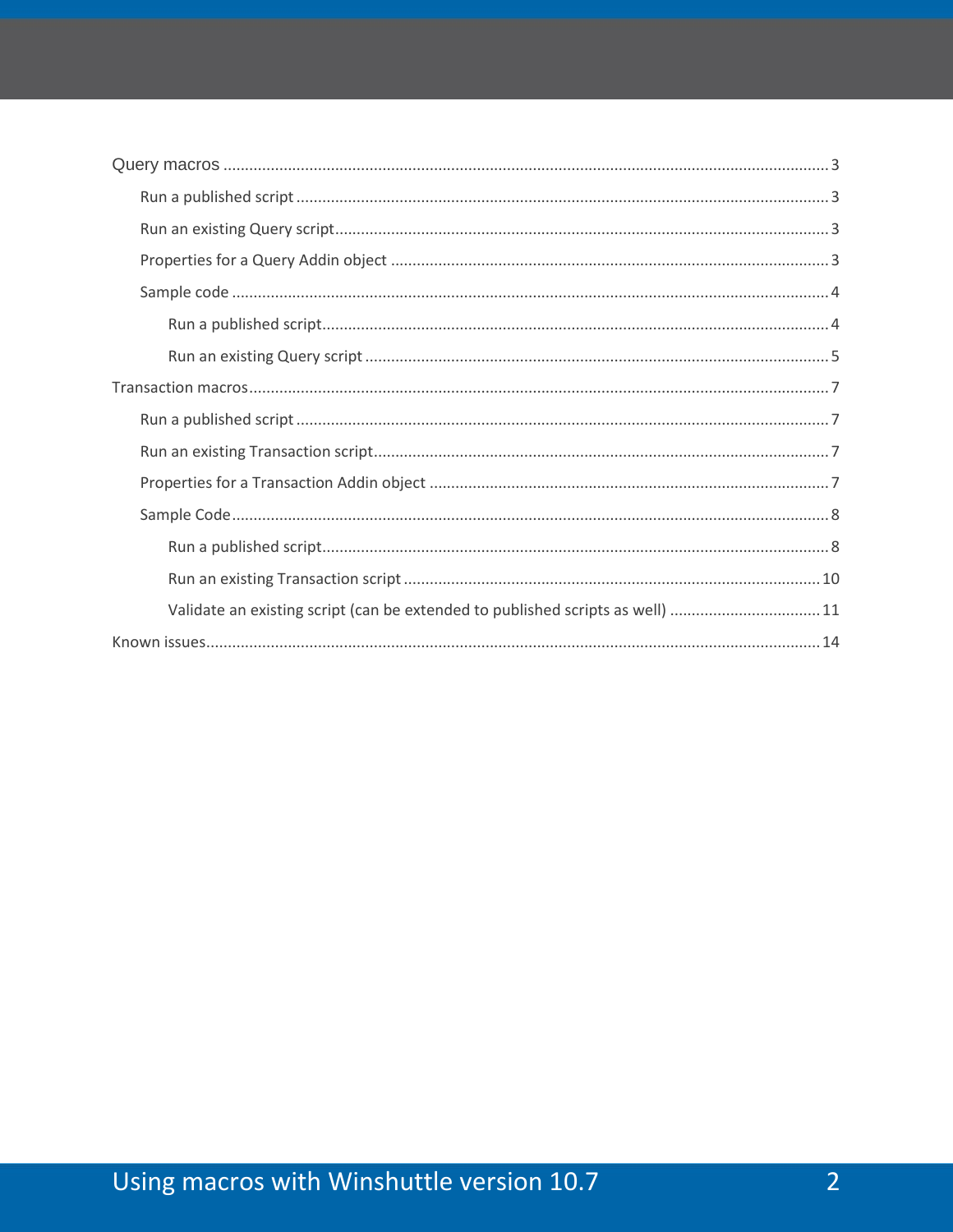#### <span id="page-2-0"></span>Query macros

#### <span id="page-2-1"></span>Run a published script

- **1.** Define Addin Objects *Dim xSHUTTLE, AddinObject*
- 2. Get Addin Object from Excel *Set xSHUTTLE = Application.COMAddIns.Item("xSHUTTLEAddIn.AddinModule")*
- 3. Get COM object from Addin Object *Set AddinObject = xSHUTTLE.Object.QsMacros*
- 4. Select published file to run, define other run properties (see Properties for Query Addin Object) *AddinObject.PublishedQueryFile = "TestMacro1"*
- 5. Run AddinObject to run Query script *AddinObject.Run*

#### <span id="page-2-2"></span>Run an existing Query script

- **1.** Define Addin Objects *Dim xSHUTTLE, AddinObject*
- 2. Get Addin Object from Excel *Set xSHUTTLE = Application.COMAddIns.Item("xSHUTTLEAddIn.AddinModule")*
- 3. Get COM object from Addin Object *Set AddinObject = xSHUTTLE.Object.QsMacros*
- 4. Select Query script to run, define other run properties (see Properties for Query Addin Object) *AddinObject.OpenQueryFile (strShuttleFile)*
- 5. Run AddinObject to run Query script *AddinObject.Run*

#### <span id="page-2-3"></span>Properties for a Query Addin object

Run settings or advanced run options set in the script are not respected during the Macro run. These need to be set by using the various properties that have been exposed for the Addin object.

| <b>Property/Function</b>  | <b>Value(s)/Parameter</b>           | <b>Description</b>                                           |
|---------------------------|-------------------------------------|--------------------------------------------------------------|
| <b>PublishedQueryFile</b> | Published Query File<br>Description | Selects the published file to run                            |
| OpenQueryFile()           | Script file path                    | Selects the Query script to run                              |
| <b>StartRow</b>           | <b>Row Number</b>                   | Excel row from which downloaded records should<br>be written |
| LogColumn                 | Column/Cell                         | Column/Cell where run logs should be written                 |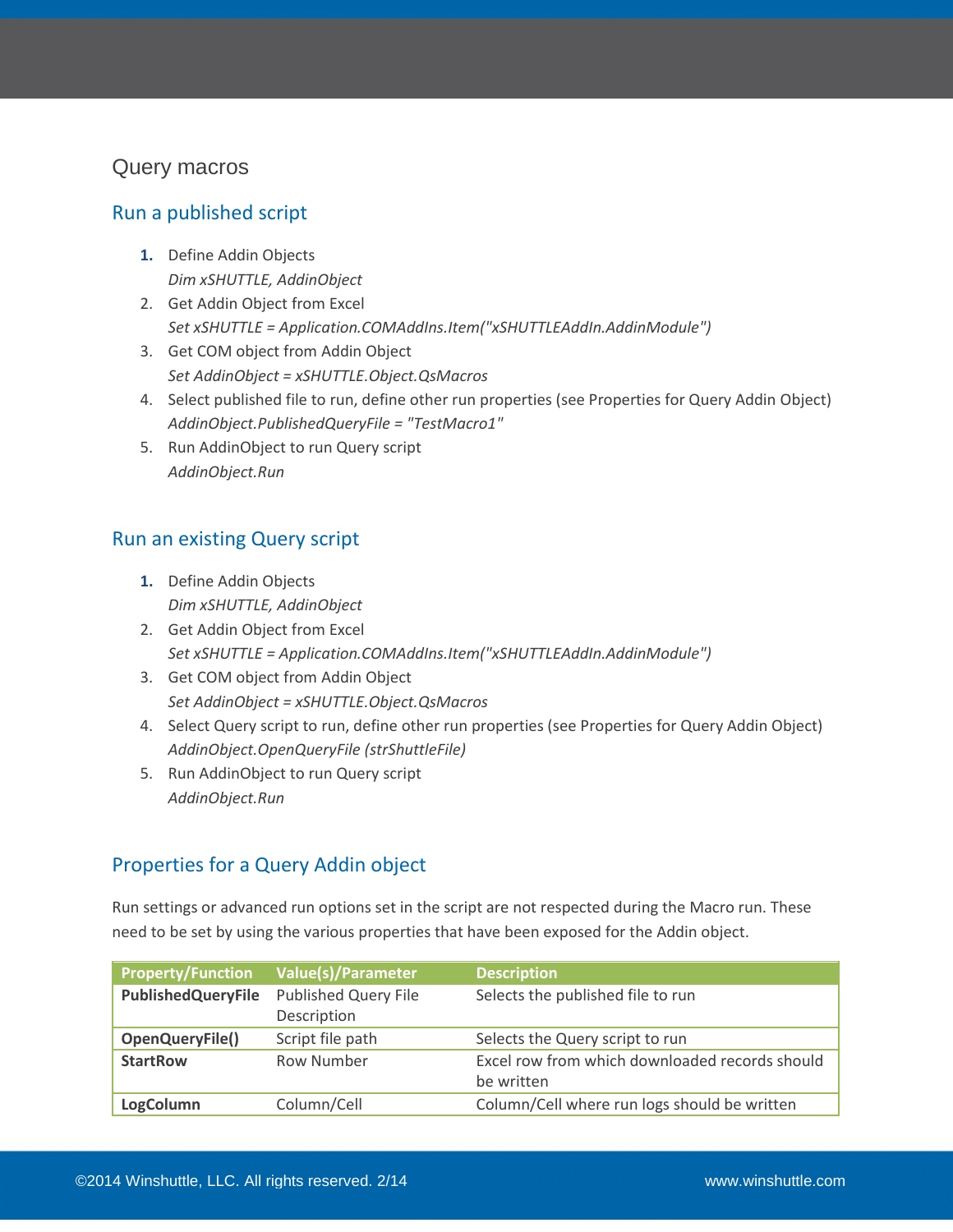| <b>RecordsToFetch</b>    | No. of records    | Number of records to be returned by the Query         |
|--------------------------|-------------------|-------------------------------------------------------|
|                          |                   | run                                                   |
| WriteHeader              | True/False        | Write mapping headers for the downloaded data         |
| <b>ExtractAllRecords</b> | True/False        | Override RecordsToFetch and extract all records       |
| <b>RunReason</b>         | Run reason string | Specify a reason for this run                         |
|                          |                   |                                                       |
| <b>Run</b>               | <b>NA</b>         | Run the AddinObject script                            |
| Alf                      | ALF file path     | Selects the auto logon file to connect with SAP       |
|                          |                   | server                                                |
| <b>SheetName</b>         | Sheet Number      | Sheet number in the Excel file on which data          |
|                          |                   | should be written                                     |
| <b>RTV</b>               | Runtime values    | Values can be given to fields for which criteria type |
|                          |                   | is Runtime                                            |

#### <span id="page-3-0"></span>Sample code

#### <span id="page-3-1"></span>Run a published script

Sub RunPublishedQsq() '---------------------------------------------- ' Macro to use xSHUTTLE addin with code '---------------------------------------------- ' RunPublishedQSQfile Macro Dim xSHUTTLE, AddinObject On Error GoTo ErrHandler ' GET ADDIN OBJECT FROM EXCEL Set xSHUTTLE = Application.COMAddIns.Item("xSHUTTLEAddIn.AddinModule") If xSHUTTLE Is Nothing Then MsgBox "Unable to initialize object of xSHUTTLE addin" Exit Sub End If ' Get com object from addin object Set AddinObject = xSHUTTLE.Object.QsMacros If xSHUTTLE Is Nothing Then MsgBox "Unable to initialize com object of xSHUTTLE addin"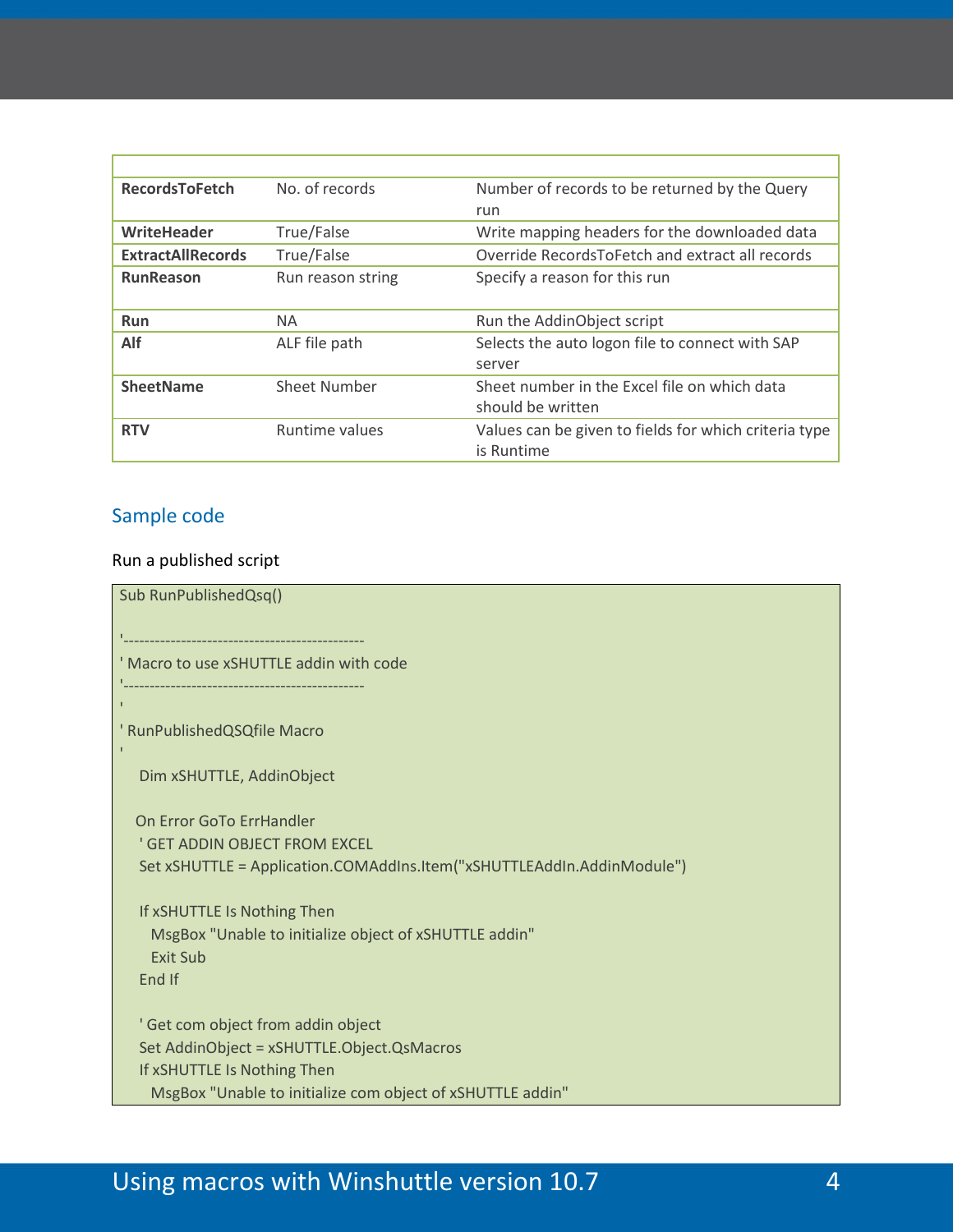Exit Sub End If ' Select the published file to Run AddinObject.PublishedQueryFile = "TestMacro1" AddinObject.StartRow = 2 AddinObject.LogColumn = "E" ' ALF file path need to be addressed here. Uncomment below line to use AutoLogon File. 'AddinObject.Alf = "C:\USERS\ANKURG\DOCUMENTS\WINSHUTTLE\QUERY\ALF\W6R800.ALF" ' User can specify the Sheet where data needs to be downloaded. Uncomment below line to use Secific sheet. AddinObject.SheetName = "Sheet2" 'Run time parameters should be script specific 'AddinObject.RTV = rtv"ScriptName~~TableName.FieldName#Value1#Value2|Value3##Value4|Value5|Value6~TableNam e.FieldName#Value1#Value2" 'Please see example below and uncomment below line to use Run Time Variables (RTV). 'AddinObject.RTV = "TestMacro1~~MARA.MATNR#100-100~MARC.WERKS#" ' Call the Run Function to start uploading data AddinObject.Run Exit Sub ErrHandler: MsgBox Err.Description End Sub

#### <span id="page-4-0"></span>Run an existing Query script

'---------------------------------------------- ' Macro to use runSHUTTLE addin with code '---------------------------------------------- Sub RunQsqfile() ' RunQSQfile Macro Dim xSHUTTLE, AddinObject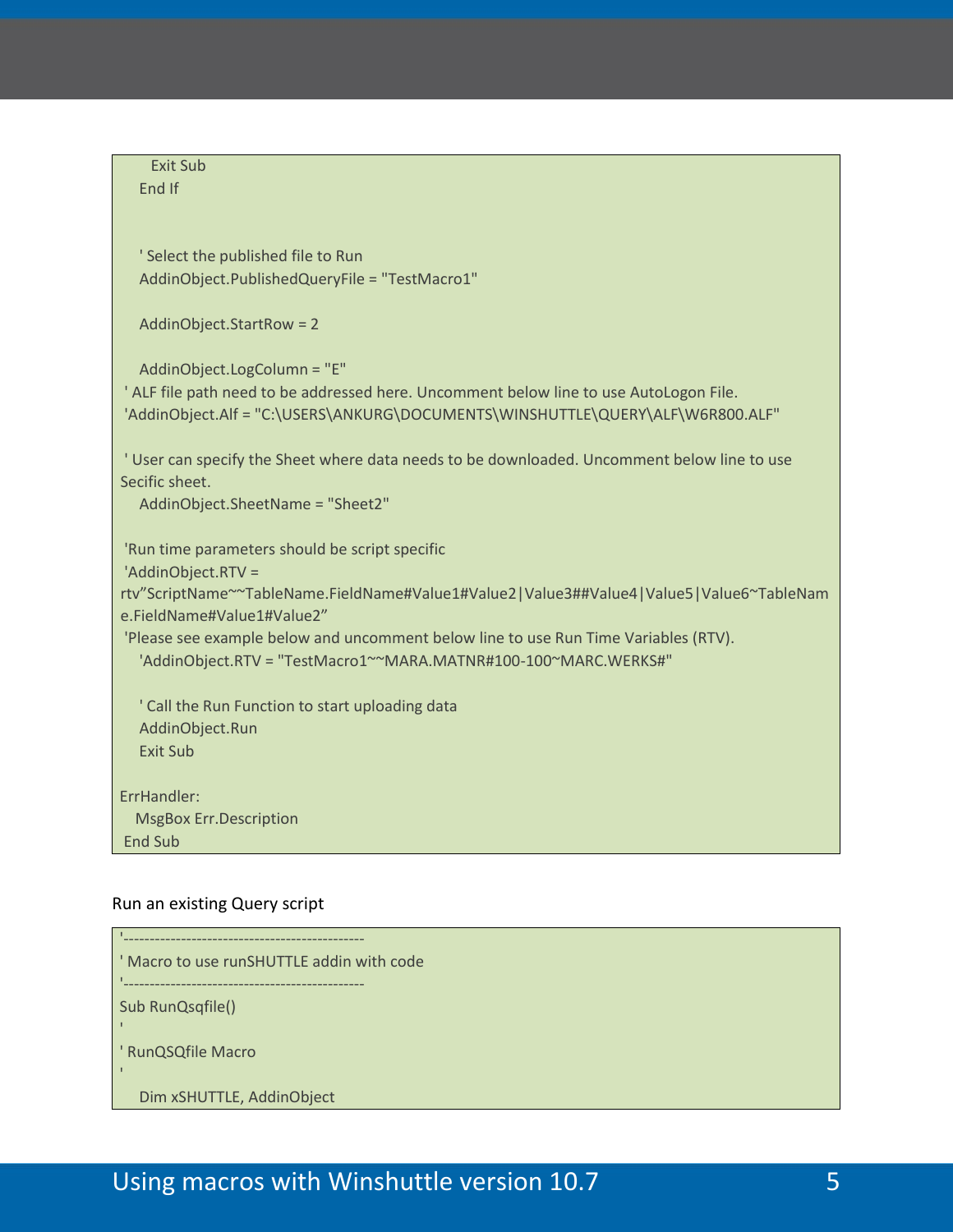```
 On Error GoTo ErrHandler
 ' GET ADDIN OBJECT FROM EXCEL
 Set xSHUTTLE = Application.COMAddIns.Item("xSHUTTLEAddIn.AddinModule")
```

```
 If xSHUTTLE Is Nothing Then
  MsgBox "Unable to initialize object of xSHUTTLE addin"
  Exit Sub
 End If
```

```
 ' Get com object from addin object
 Set AddinObject = xSHUTTLE.Object.QsMacros
 If xSHUTTLE Is Nothing Then
  MsgBox "Unable to initialize com object of xSHUTTLE addin"
  Exit Sub
 End If
```
Dim strShuttleFile As String

```
 ' open existing QSQ to Run
 strShuttleFile = "C:\Users\ankurg\Documents\Winshuttle\Query\QueryFiles\Excel.qsq"
 AddinObject.OpenQueryFile (strShuttleFile)
```

```
 AddinObject.StartRow = 2
 AddinObject.LogColumn = "E"
```
' ALF file path need to be addressed here. Uncomment below line to use AutoLogon File. 'AddinObject.Alf = "C:\USERS\ANKURG\DOCUMENTS\WINSHUTTLE\QUERY\ALF\W6R800.ALF"

' User can specify the Sheet where data needs to be downloaded. Uncomment below line to use Secific sheet.

```
 AddinObject.SheetName = "Sheet2"
```
'Run time parameters should be script specific

'AddinObject.RTV =

rtv"Filename~~TableName.FieldName#Value1#Value2|Value3##Value4|Value5|Value6~TableName. FieldName#Value1#Value2"

'Please see example below and uncomment below line to use Run Time Variables (RTV).

 'AddinObject.RTV = "C:\Users\ankurg\Documents\Winshuttle\Query\QueryFiles\RTV scripts\Rtv-1.qsq~~MARA.MATNR#100-100~MARC.WERKS#"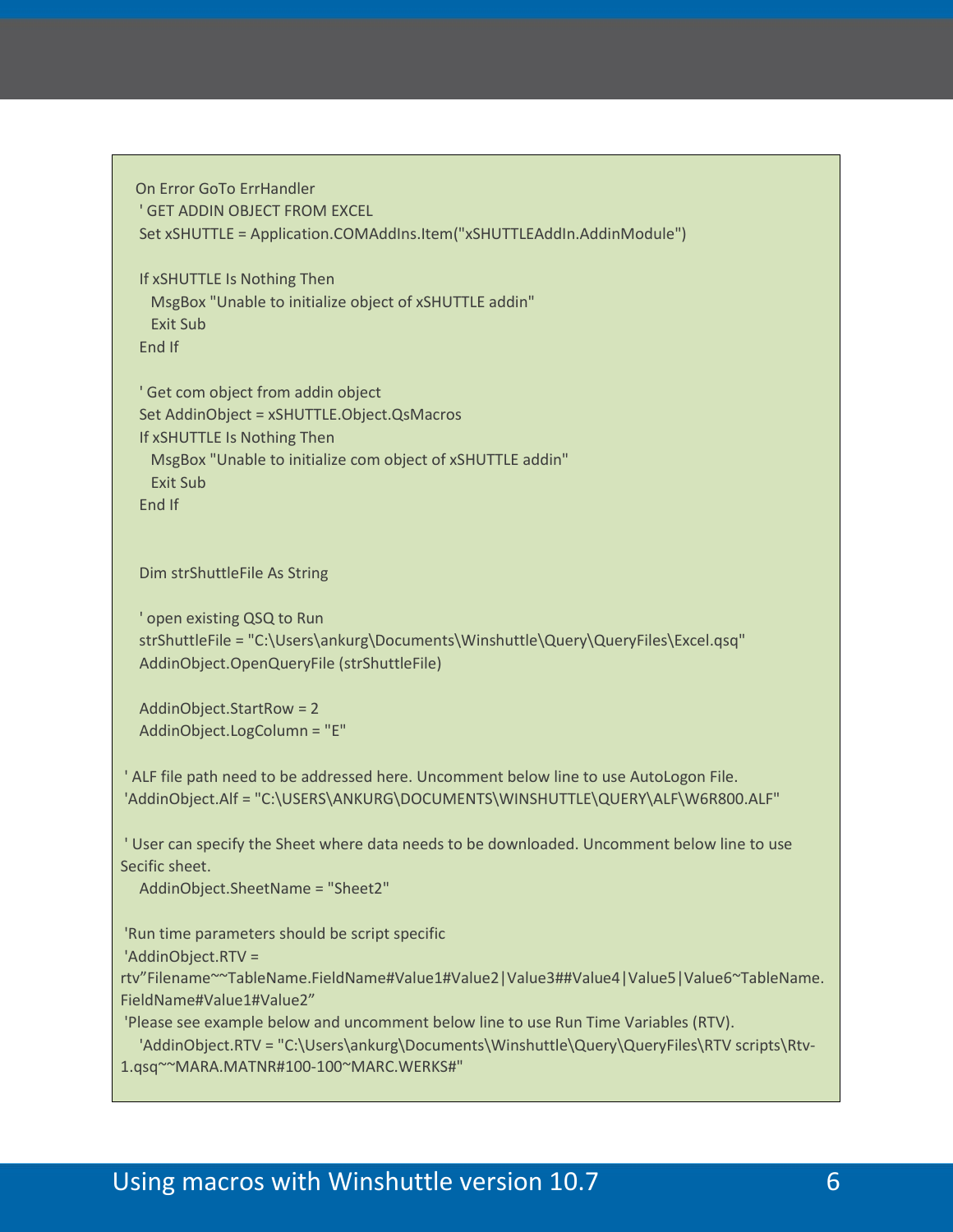' Call the Run Function to start uploading data AddinObject.Run Exit Sub

ErrHandler:

 MsgBox Err.Description End Sub

#### <span id="page-6-0"></span>Transaction macros

#### <span id="page-6-1"></span>Run a published script

- 1. Define Addin Objects *Dim runSHUTTLEAddin, AddinObject*
- 2. Get Addin Object from Excel *Set runSHUTTLEAddin = Application.COMAddIns.Item("TxRunner.AddinModule")*
- 3. Get COM object from Addin Object *Set AddinObject = runSHUTTLEAddin.Object.TsMacros*
- 4. Select published file to run, define other run properties (see Properties for Transaction Addin Object)

*AddinObject.PublishedShuttleFile = "TestMacro1"*

5. Run AddinObject to run Transaction script *AddinObject.Run*

#### <span id="page-6-2"></span>Run an existing Transaction script

- **1.** Define Addin Objects *Dim runSHUTTLEAddin, AddinObject*
- 2. Get Addin Object from Excel *Set runSHUTTLEAddin = Application.COMAddIns.Item("TxRunner.AddinModule")*
- 3. Get COM object from Addin Object *Set AddinObject = runSHUTTLEAddin.Object.TsMacros*
- 4. Select Transaction script to run, define other run properties (see Properties for Transaction Addin Object)
	- *AddinObject.OpenShuttleFile (strShuttleFile)*
- 5. Run AddinObject to run Transaction script *AddinObject.Run*

#### <span id="page-6-3"></span>Properties for a Transaction Addin object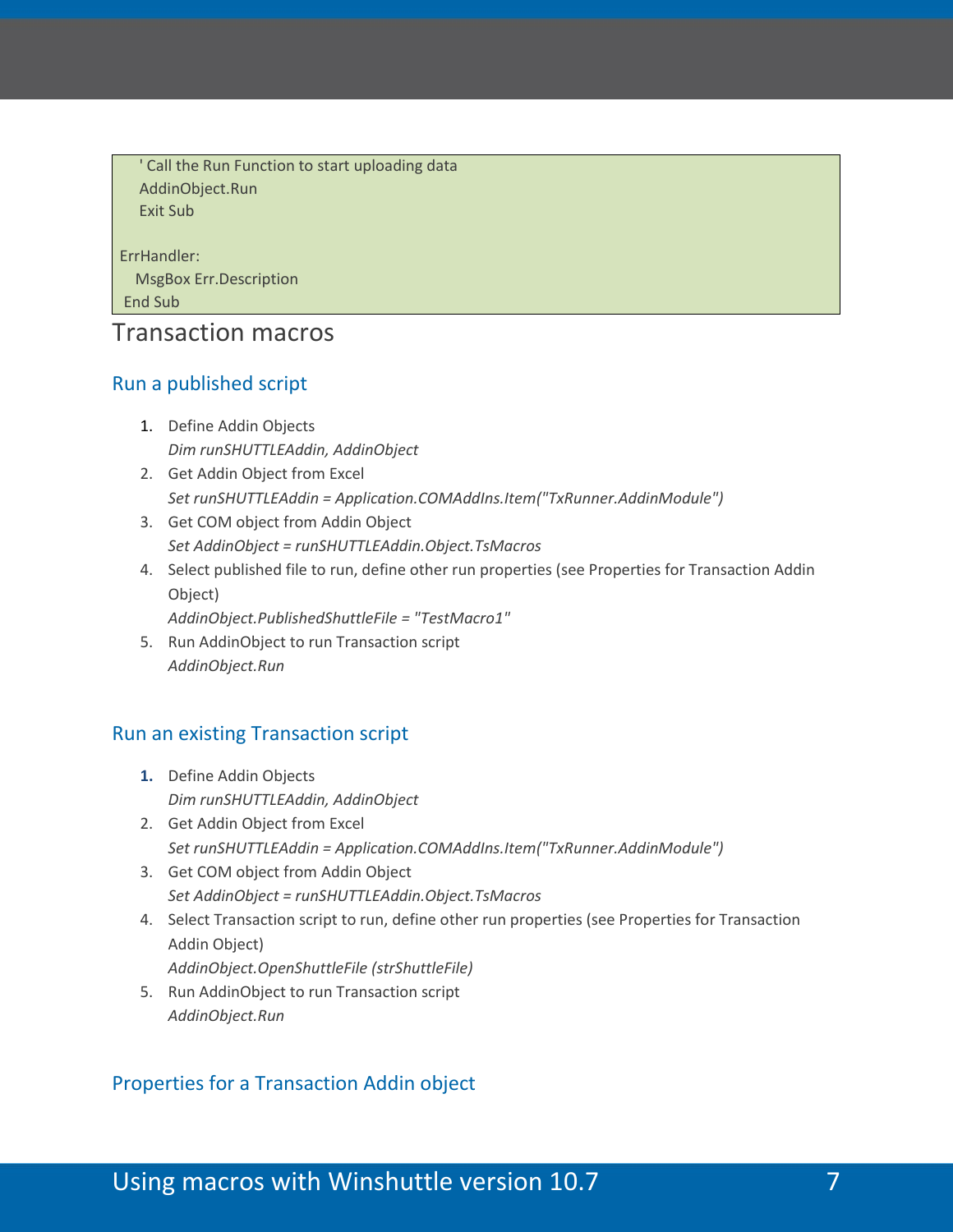Run settings or advanced run options set in the script are not respected during the macro run. These need to be set by using the various properties that have been exposed for the Addin object.

| <b>Property/Function</b> | <b>Value(s)/Parameter</b>                                                                                                                                | <b>Description</b>                                                |
|--------------------------|----------------------------------------------------------------------------------------------------------------------------------------------------------|-------------------------------------------------------------------|
| PublishedShuttleFile     | <b>Published Transaction</b>                                                                                                                             | Selects the published file to run                                 |
|                          | script Description                                                                                                                                       |                                                                   |
| OpenShuttleFile()        | Script file path                                                                                                                                         | Selects the Transaction script to run                             |
| <b>StartRow</b>          | <b>Row Number</b>                                                                                                                                        | Excel Row from which data upload should start                     |
| <b>EndRow</b>            | <b>Row Number</b>                                                                                                                                        | Excel Row to which data should be uploaded                        |
| LogColumn                | Column/Cell                                                                                                                                              | Column/Cell where run logs should be written                      |
| <b>RunReason</b>         | Run reason string                                                                                                                                        | Specify a reason for this run                                     |
| <b>TypeOfRun</b>         | $0 -$ Run Now<br>1 - Run On Errors<br>2 - Step By Step Stop On<br>All Screens<br>3 - Step By Step Stop On<br>Errors<br>4 - Step by Step Run on<br>Errors | Select the type of run from the possible values                   |
| <b>RunOnRows</b>         | $0 - As$ in Transaction<br>Script<br>$1 -$ Selected rows<br>2- Filtered rows                                                                             | Selection of rows: Start/End Row or Selected or<br>Filtered rows  |
| <b>Run</b>               | <b>NA</b>                                                                                                                                                | Run the AddinObject script                                        |
| <b>Validate</b>          | <b>NA</b>                                                                                                                                                | Validate the AddinObject script                                   |
| <b>AlfPath</b>           | ALF file path                                                                                                                                            | Selects the auto logon file to connect with SAP<br>server         |
| <b>SheetName</b>         | <b>Sheet Number</b>                                                                                                                                      | Sheet number in the Excel file on which data<br>should be written |

#### <span id="page-7-0"></span>Sample Code

#### <span id="page-7-1"></span>Run a published script

| Sub RunPublishedSHUTTLEfile()    |  |
|----------------------------------|--|
| ' RunPublishedSHUTTLEfile Macro  |  |
| Dim runSHUTTLEAddin, AddinObject |  |
|                                  |  |
| On Error GoTo ErrHandler         |  |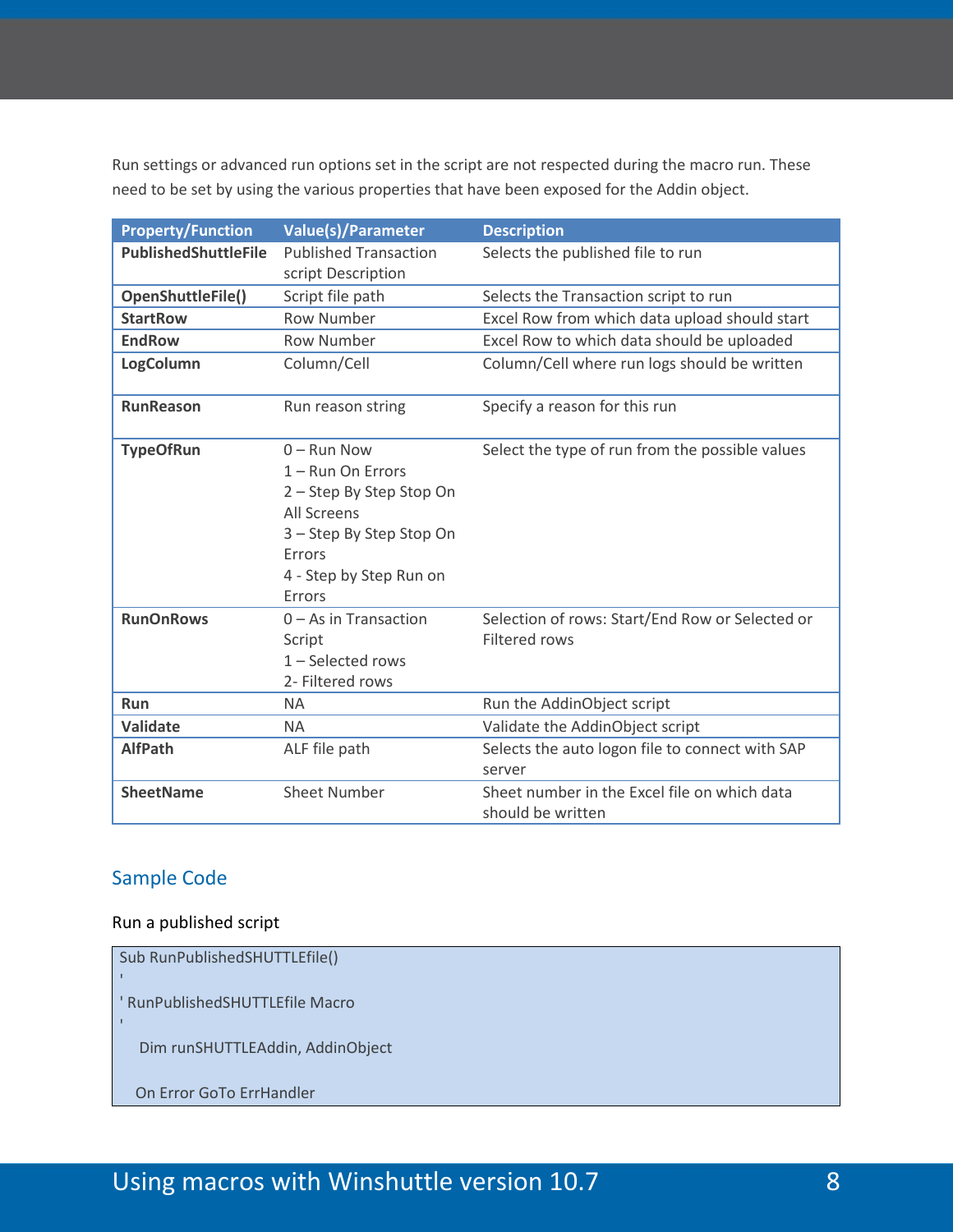```
 ' GET ADDIN OBJECT FROM EXCEL
 Set runSHUTTLEAddin = Application.COMAddIns.Item("TxRunner.AddinModule")
 If runSHUTTLEAddin Is Nothing Then
  MsgBox "Unable to initialize object of runSHUTTLE addin"
  Exit Sub
 End If
 ' Get com object from addin object
 Set AddinObject = runSHUTTLEAddin.Object.TsMacros
 If runSHUTTLEAddin Is Nothing Then
  MsgBox "Unable to initialize com object of runSHUTTLE addin"
  Exit Sub
 End If
 ' Set the Run type from the following
' RunNow = 0,
 ' RunOnErrors = 1,
 ' StepByStep_StopOnAllScreens = 2,
 ' StepByStep_StopOnErrors = 3
 AddinObject.TypeofRun = 0
 ' Set the RunOnRows from the following
 ' AsInShuttleFile = 0,
' Selected = 1,
 ' Filtered = 2
 AddinObject.RunOnRows = 0
 ' Select the published file to Run
 AddinObject.PublishedShuttleFile = "TxR_Test3"
 AddinObject.StartRow = 2
 AddinObject.EndRow = 15
 AddinObject.LogColumn = "E"
 AddinObject.SheetName = "Sheet1"
 AddinObject.AlfPath = "C:\Users\amitb\Documents\WinShuttle\TRANSACTION\Alf\WE6800.ALF"
```
' Call the Run Function to start uploading data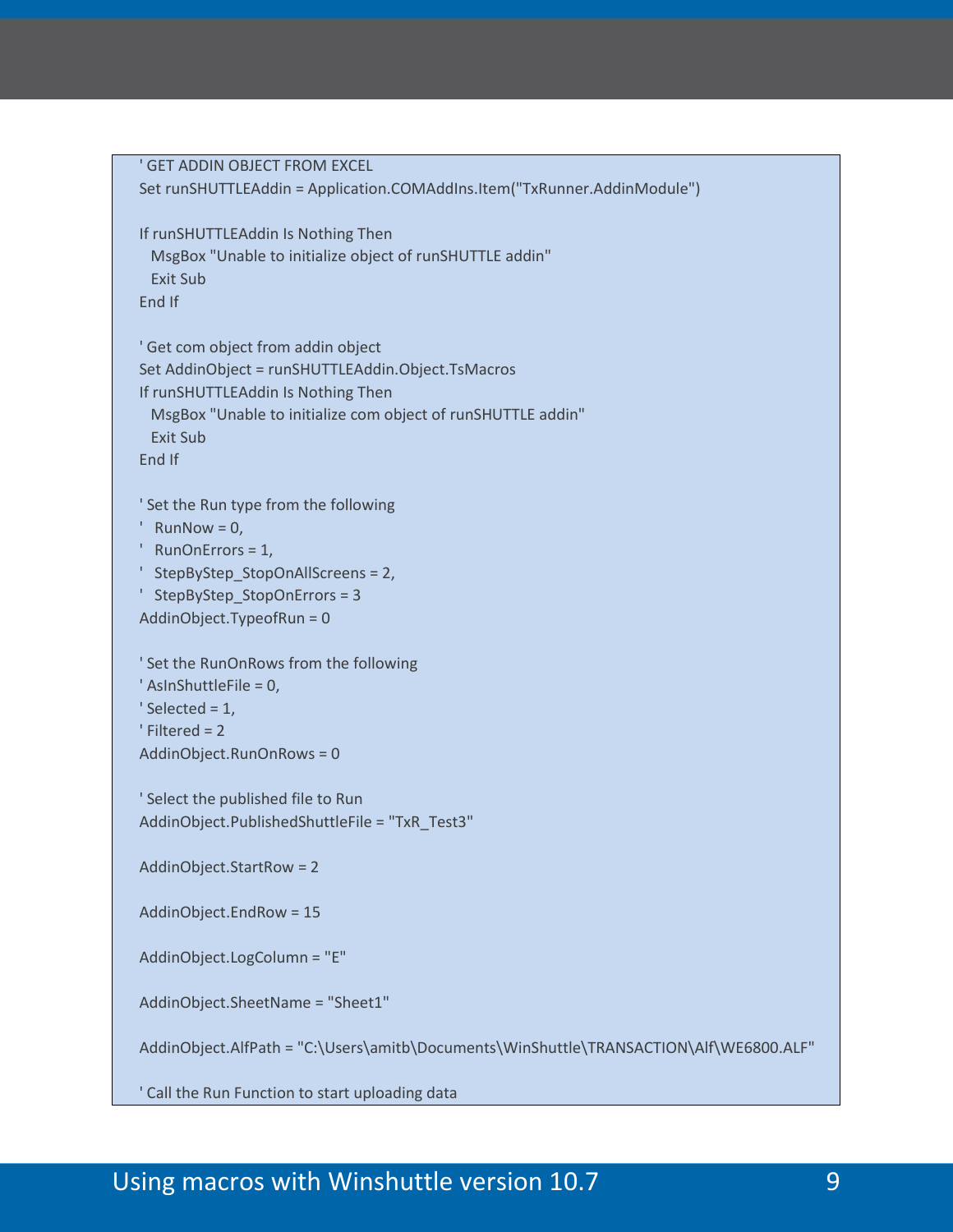```
 AddinObject.Run
   Exit Sub
ErrHandler:
   MsgBox Err.Description
End Sub
```
#### <span id="page-9-0"></span>Run an existing Transaction script

```
Sub RunSHUTTLEfile()
' RunSHUTTLEfile Macro
   Dim runSHUTTLEAddin, AddinObject
   On Error GoTo ErrHandler
   ' GET ADDIN OBJECT FROM EXCEL
   Set runSHUTTLEAddin = Application.COMAddIns.Item("TxRunner.AddinModule")
   If runSHUTTLEAddin Is Nothing Then
     MsgBox "Unable to initialize object of runSHUTTLE addin"
     Exit Sub
   End If
    ' Get com object from addin object
   Set AddinObject = runSHUTTLEAddin.Object.TsMacros
   If runSHUTTLEAddin Is Nothing Then
     MsgBox "Unable to initialize com object of runSHUTTLE addin"
     Exit Sub
   End If
   ' Set the type of run from the following
   ' RunNow = 0,
    ' RunOnErrors = 1,
   ' StepByStep_StopOnAllScreens = 2,
   ' StepByStep_StopOnErrors = 3
   AddinObject.TypeofRun = 0
    ' Set the Run On Rows from the following
  ' AsInShuttleFile = 0, // rows as in SHUTTLE file
   \text{Selected} = 1, \text{ } // \text{selected rows on active Excel sheet}
```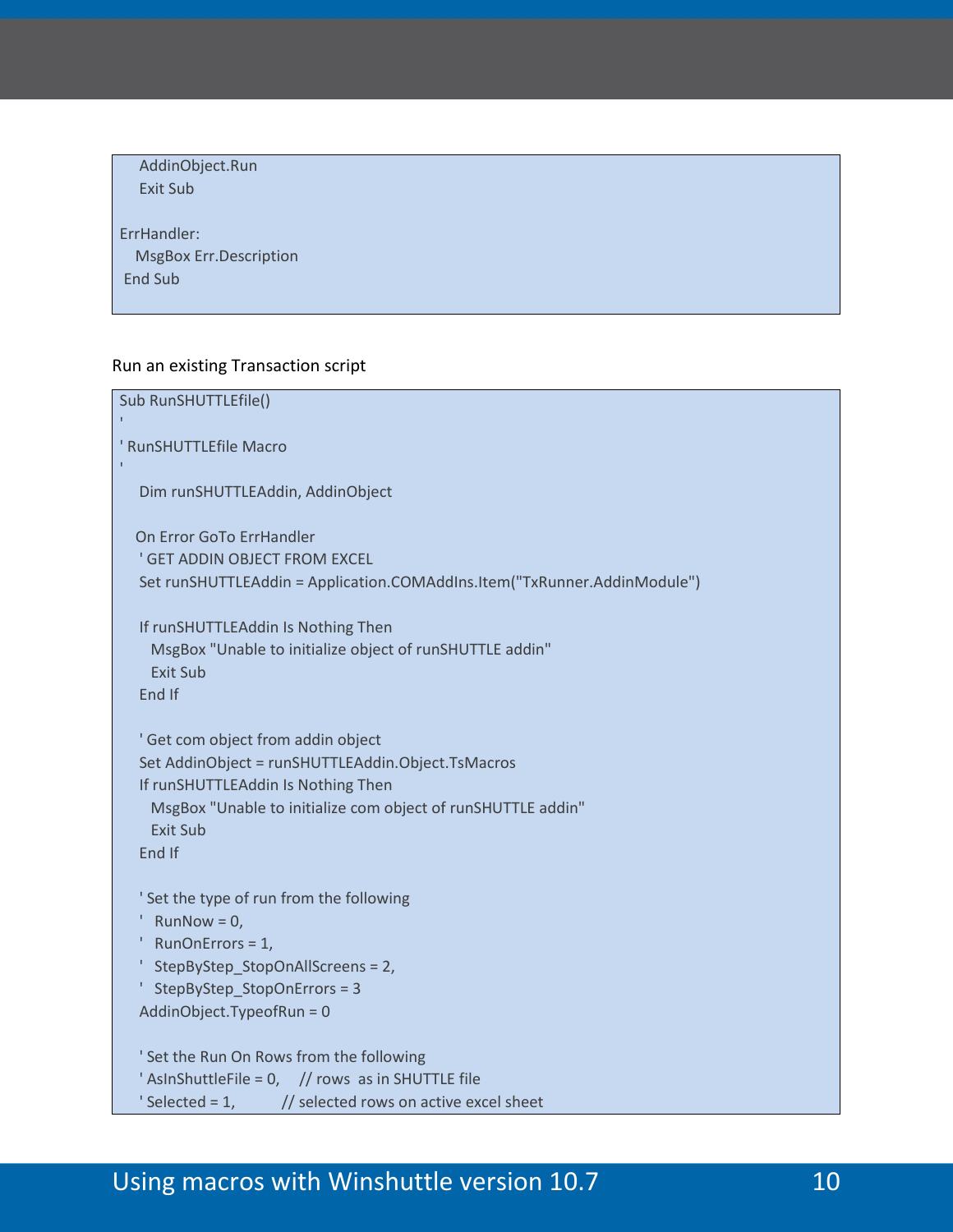| $'$ Filtered = 2<br>AddinObject.RunOnRows = 0                  | // filtered rows on active excel sheet                                                                                                                                            |
|----------------------------------------------------------------|-----------------------------------------------------------------------------------------------------------------------------------------------------------------------------------|
| Dim strShuttleFile As String                                   |                                                                                                                                                                                   |
| ' open existing SHUTTLEfile to Run                             | strShuttleFile = "C:\Documents and Settings\harminders\My<br>Documents\WinShuttle\transactionSHUTTLE\SHUTTLEfiles\mm02_test1.txr"<br>AddinObject.OpenShuttleFile (strShuttleFile) |
| AddinObject.StartRow = 2                                       |                                                                                                                                                                                   |
| AddinObject.EndRow = 20                                        |                                                                                                                                                                                   |
| AddinObject.LogColumn = "E"                                    |                                                                                                                                                                                   |
|                                                                | AddinObject.SheetName = "Sheet1"                                                                                                                                                  |
|                                                                | AddinObject.AlfPath = "C:\Users\amitb\Documents\WinShuttle\TRANSACTION\Alf\WE6800.ALF"                                                                                            |
| AddinObject.Run<br><b>Exit Sub</b>                             | ' Call the Run Function to start uploading data                                                                                                                                   |
| ErrHandler:<br><b>MsgBox Err.Description</b><br><b>End Sub</b> |                                                                                                                                                                                   |

#### <span id="page-10-0"></span>Validate an existing script (can be extended to published scripts as well)

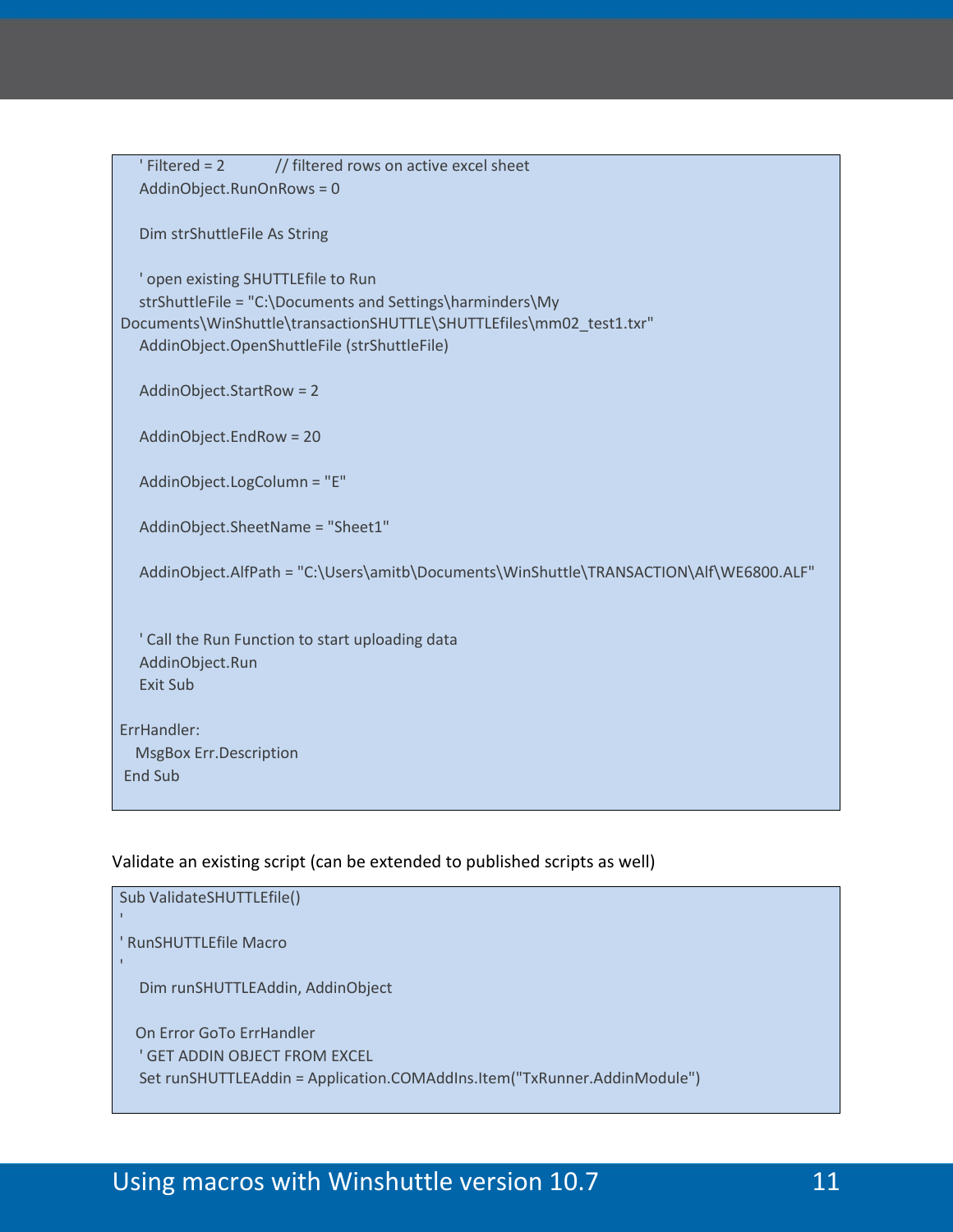```
 If runSHUTTLEAddin Is Nothing Then
     MsgBox "Unable to initialize object of runSHUTTLE addin"
     Exit Sub
   End If
   ' Get com object from addin object
   Set AddinObject = runSHUTTLEAddin.Object.TsMacros
   If runSHUTTLEAddin Is Nothing Then
     MsgBox "Unable to initialize com object of runSHUTTLE addin"
     Exit Sub
   End If
   ' Set the type of run from the following
  ' RunNow = 0,
   ' RunOnErrors = 1,
   ' StepByStep_StopOnAllScreens = 2,
   ' StepByStep_StopOnErrors = 3
   AddinObject.TypeofRun = 0
   ' Set the Run On Rows from the following
  ' AsInShuttleFile = 0, // rows as in SHUTTLE file
  \text{°Selected} = 1, \text{°} // selected rows on active excel sheet
   ' Filtered = 2 // filtered rows on active excel sheet
   AddinObject.RunOnRows = 0
   Dim strShuttleFile As String
   ' open existing SHUTTLEfile to Run
   strShuttleFile = "C:\Documents and Settings\harminders\My 
Documents\WinShuttle\transactionSHUTTLE\SHUTTLEfiles\mm02_test1.txr"
   AddinObject.OpenShuttleFile (strShuttleFile)
   AddinObject.StartRow = 2
   AddinObject.EndRow = 20
   AddinObject.LogColumn = "E"
   'Change Sheet where data can be written
   AddinObject.SheetName = "Sheet3"
   'Change ALF path as per requirement and accessibility of file.
```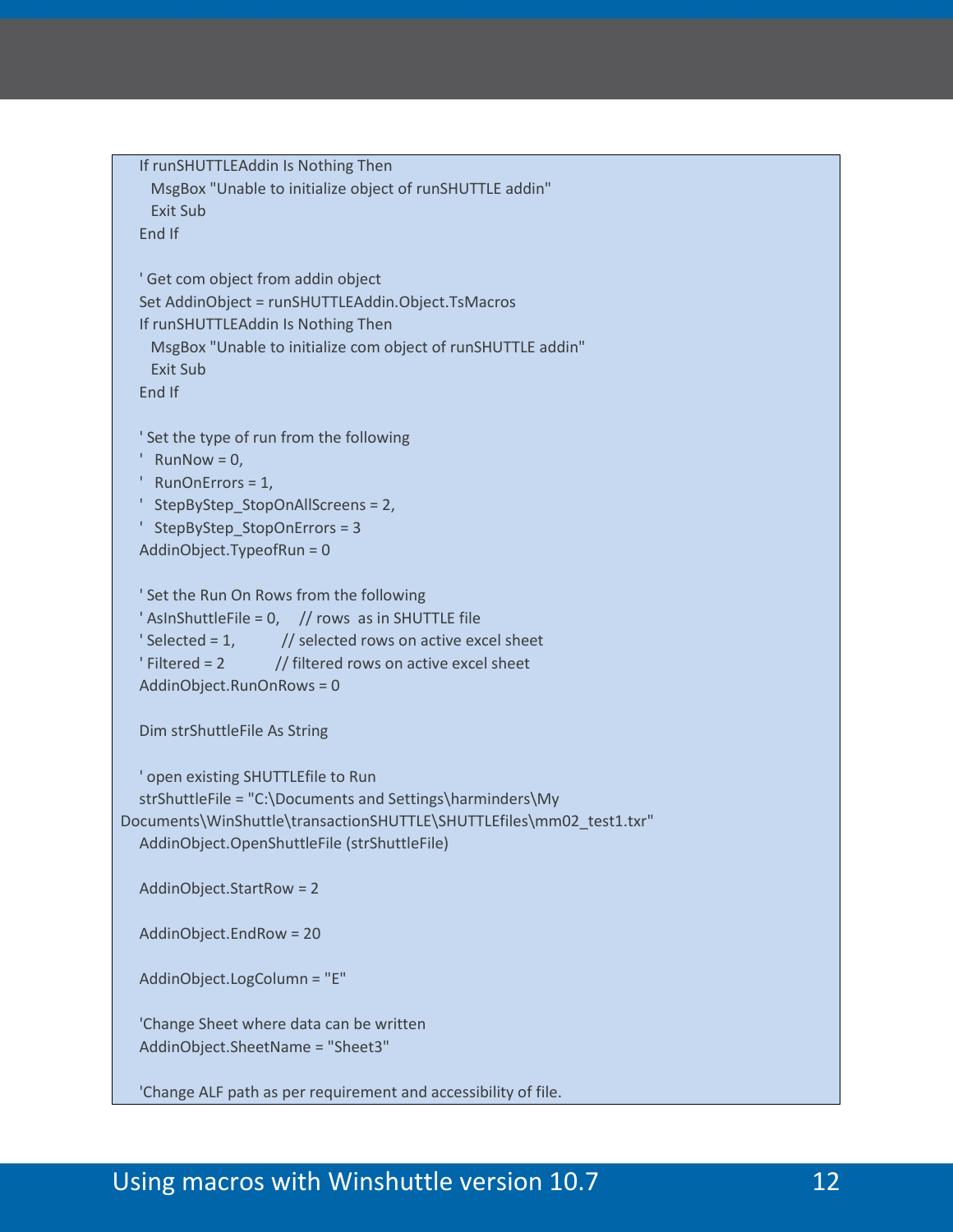AddinObject.AlfPath = "C:\USERS\SASINGH\DOCUMENTS\WINSHUTTLE\TRANSACTION\AL\WE6800\_ANKUR.ALF"

 ' Call the Validate Function AddinObject.Validate

Exit Sub

ErrHandler: MsgBox Err.Description End Sub